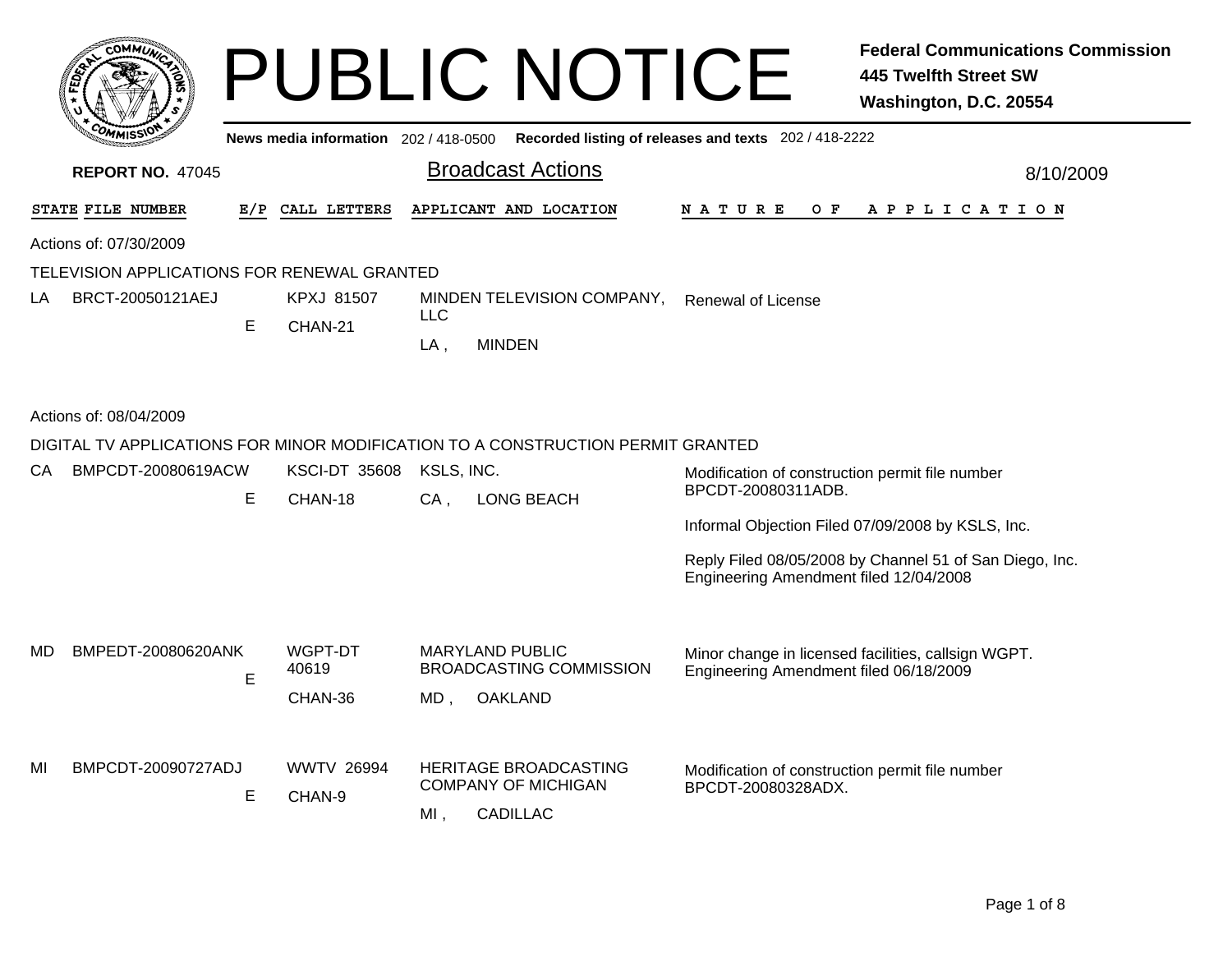|    | <b>COMMUNI</b>          |     |                                       |     | <b>PUBLIC NOTICE</b>                                                                         |               |  |     |                                                      |  | 445 Twelfth Street SW<br>Washington, D.C. 20554 | <b>Federal Communications Commission</b> |  |
|----|-------------------------|-----|---------------------------------------|-----|----------------------------------------------------------------------------------------------|---------------|--|-----|------------------------------------------------------|--|-------------------------------------------------|------------------------------------------|--|
|    |                         |     | News media information 202 / 418-0500 |     | Recorded listing of releases and texts 202 / 418-2222                                        |               |  |     |                                                      |  |                                                 |                                          |  |
|    | <b>REPORT NO. 47045</b> |     |                                       |     | <b>Broadcast Actions</b>                                                                     |               |  |     |                                                      |  |                                                 | 8/10/2009                                |  |
|    | STATE FILE NUMBER       | E/P | CALL LETTERS                          |     | APPLICANT AND LOCATION                                                                       | <b>NATURE</b> |  | O F |                                                      |  | A P P L I C A T I O N                           |                                          |  |
|    | Actions of: 08/04/2009  |     |                                       |     |                                                                                              |               |  |     |                                                      |  |                                                 |                                          |  |
|    |                         |     |                                       |     | DIGITAL TV APPLICATIONS FOR MINOR CHANGE TO A LICENSED FACILITY GRANTED                      |               |  |     |                                                      |  |                                                 |                                          |  |
| OH | BPCDT-20080620AKW       |     | <b>WOIO-DT</b>                        |     | WOIO LICENSE SUBSIDIARY, LLC                                                                 |               |  |     | Minor change in licensed facilities, callsign WOIO.  |  |                                                 |                                          |  |
|    |                         | E   | 39746                                 | OH. | <b>SHAKER HEIGHTS</b>                                                                        |               |  |     |                                                      |  |                                                 |                                          |  |
|    |                         |     | CHAN-10                               |     |                                                                                              |               |  |     |                                                      |  |                                                 |                                          |  |
|    | Actions of: 08/05/2009  |     |                                       |     |                                                                                              |               |  |     |                                                      |  |                                                 |                                          |  |
|    |                         |     |                                       |     | TV TRANSLATOR OR LPTV STATION APPLICATIONS FOR MINOR CHANGE TO A LICENSED FACILITY DISMISSED |               |  |     |                                                      |  |                                                 |                                          |  |
|    | CA BPTTL-20020528AAZ    |     | KLAU-LP 21511 GERALD BENAVIDES        |     |                                                                                              |               |  |     | Minor change in licensed facilities, callsign K66ED. |  |                                                 |                                          |  |

Engineering Amendment filed 04/27/2004 Engineering Amendment filed 06/02/2004

Granted With Condition

CA , REDLANDS

## LOW POWER FM APPLICATIONS FOR MINOR MODIFICATION TO A CONSTRUCTION PERMIT GRANTED

| NC . | BMPL-20090720ABN | <b>WICE-LP</b><br>134678 | EBENEZER PENTECOSTAL<br>RADIO SERVICE | Low Power FM Mod of CP to chg<br>Engineering Amendment filed 08/04/2009 |
|------|------------------|--------------------------|---------------------------------------|-------------------------------------------------------------------------|
|      |                  | MHZ<br>97.1              | NС<br><b>HENDERSONVILLE</b>           |                                                                         |

## FM STATION APPLICATIONS FOR ASSIGNMENT OF PERMIT GRANTED

E

CHAN-45

| AZ. | BAPH-20090521AEV | KQLP 166074<br>ACE RADIO CORPORATION |     |       | <b>Voluntary Assignment of Construction Permit</b>                        |
|-----|------------------|--------------------------------------|-----|-------|---------------------------------------------------------------------------|
|     |                  | 101.5 MHZ                            | AZ. | LEUPP | From: ACE RADIO CORPORATION<br>To: MAGNOLIA RADIO CORPORATION<br>Form 314 |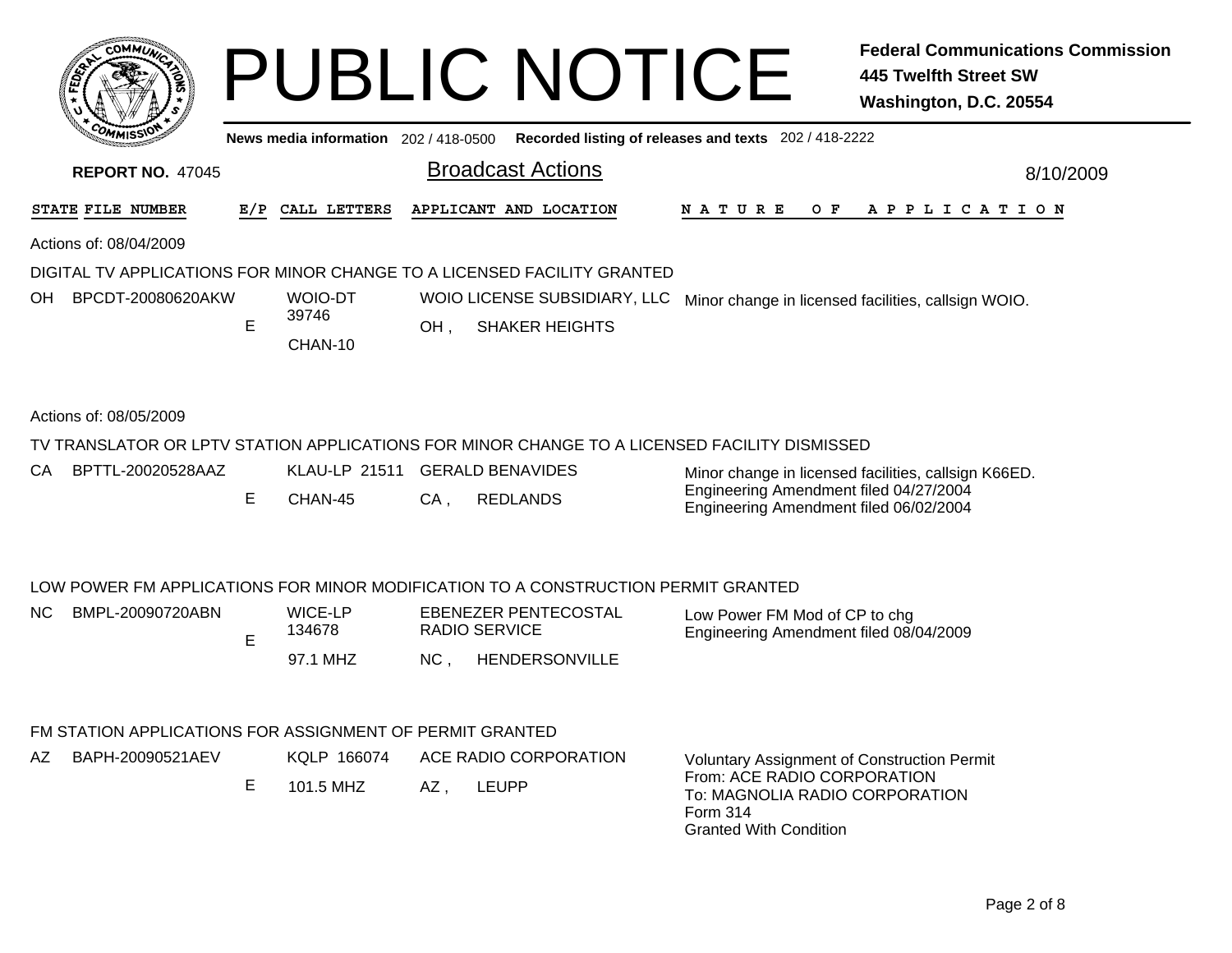|     |                                                          |                |                          | <b>PUBLIC NOTICE</b>                                                                        |                                                                                                                                                                  | <b>Federal Communications Commission</b><br><b>445 Twelfth Street SW</b><br>Washington, D.C. 20554 |  |  |
|-----|----------------------------------------------------------|----------------|--------------------------|---------------------------------------------------------------------------------------------|------------------------------------------------------------------------------------------------------------------------------------------------------------------|----------------------------------------------------------------------------------------------------|--|--|
|     |                                                          |                |                          | News media information 202 / 418-0500 Recorded listing of releases and texts 202 / 418-2222 |                                                                                                                                                                  |                                                                                                    |  |  |
|     | <b>REPORT NO. 47045</b>                                  |                |                          | <b>Broadcast Actions</b>                                                                    |                                                                                                                                                                  | 8/10/2009                                                                                          |  |  |
|     | STATE FILE NUMBER                                        |                | E/P CALL LETTERS         | APPLICANT AND LOCATION                                                                      | N A T U R E<br>O F                                                                                                                                               | A P P L I C A T I O N                                                                              |  |  |
|     | Actions of: 08/05/2009                                   |                |                          |                                                                                             |                                                                                                                                                                  |                                                                                                    |  |  |
|     | FM STATION APPLICATIONS FOR ASSIGNMENT OF PERMIT GRANTED |                |                          |                                                                                             |                                                                                                                                                                  |                                                                                                    |  |  |
| TX. | BAPH-20090521AEW                                         |                | KBWT 166076              | ACE RADIO CORPORATION                                                                       | <b>Voluntary Assignment of Construction Permit</b>                                                                                                               |                                                                                                    |  |  |
|     |                                                          | E<br>105.5 MHZ |                          | <b>SANTA ANNA</b><br>$TX$ ,                                                                 | From: ACE RADIO CORPORATION<br>To: MAGNOLIA RADIO CORPORATION<br>Form 314<br><b>Granted With Condition</b>                                                       |                                                                                                    |  |  |
| IA  | BAPH-20090521AEX                                         | Е              | KCOO 166072<br>103.9 MHZ | ACE RADIO CORPORATION<br>$IA$ ,<br><b>DUNKERTON</b>                                         | <b>Voluntary Assignment of Construction Permit</b><br>From: ACE RADIO CORPORATION<br>To: MAGNOLIA RADIO CORPORATION<br>Form 314<br><b>Granted With Condition</b> |                                                                                                    |  |  |
| СA  | BAPH-20090521AEY                                         | E              | KQMX 166070<br>105.7 MHZ | ACE RADIO CORPORATION<br><b>LOST HILLS</b><br>$CA$ ,                                        | <b>Voluntary Assignment of Construction Permit</b><br>From: ACE RADIO CORPORATION<br>To: MAGNOLIA RADIO CORPORATION<br>Form 314<br><b>Granted With Condition</b> |                                                                                                    |  |  |
| CA. | BAPH-20090521AEZ                                         | E              | KQNO 166068<br>97.3 MHZ  | ACE RADIO CORPORATION<br><b>COALINGA</b><br>CA,                                             | Voluntary Assignment of Construction Permit<br>From: ACE RADIO CORPORATION<br>To: MAGNOLIA RADIO CORPORATION<br>Form 314<br><b>Granted With Condition</b>        |                                                                                                    |  |  |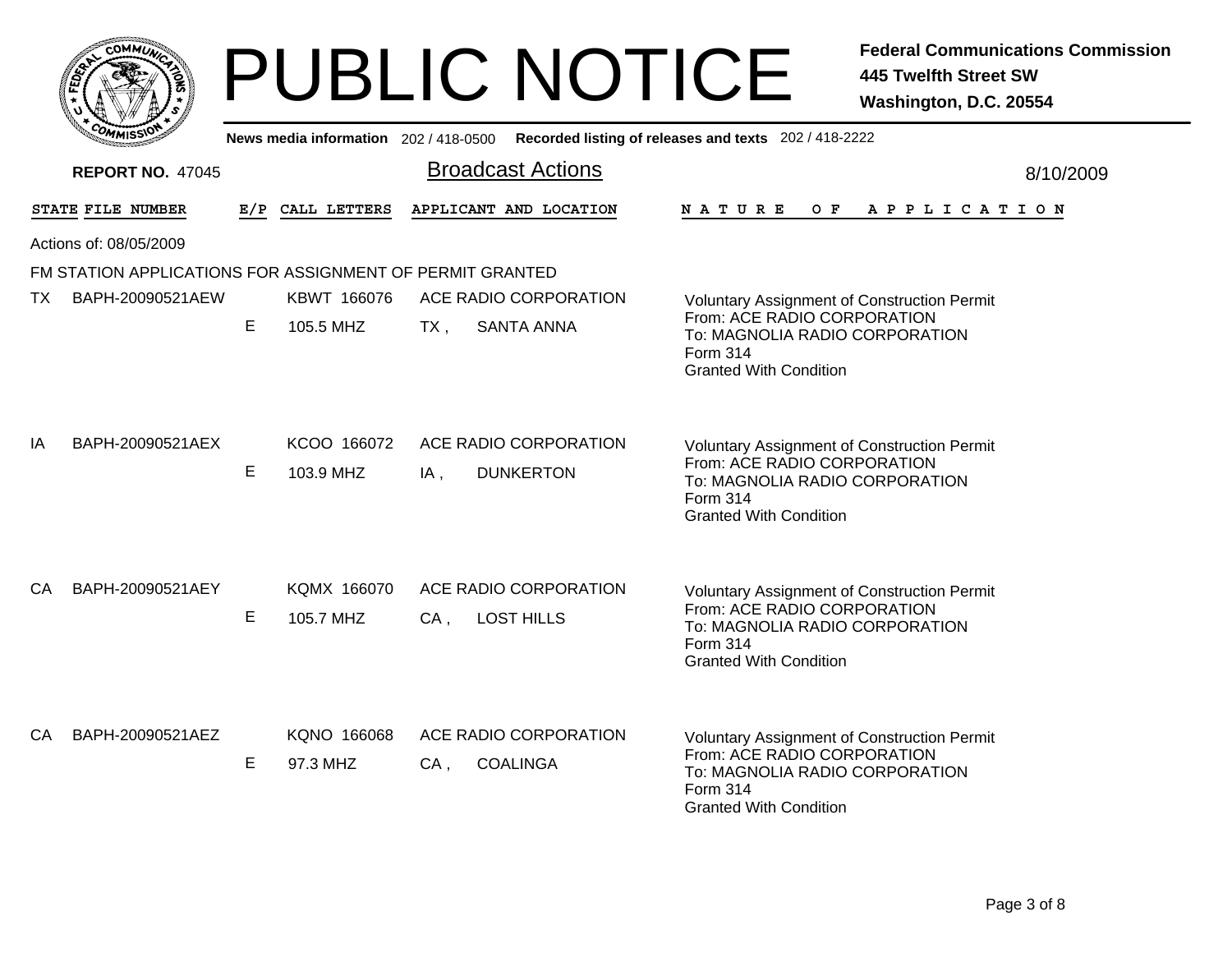|     |                                                          |                 |                                     | <b>PUBLIC NOTICE</b>                               |  |                                                                                                                                                                  | <b>Federal Communications Commission</b><br><b>445 Twelfth Street SW</b><br>Washington, D.C. 20554 |
|-----|----------------------------------------------------------|-----------------|-------------------------------------|----------------------------------------------------|--|------------------------------------------------------------------------------------------------------------------------------------------------------------------|----------------------------------------------------------------------------------------------------|
|     |                                                          |                 | News media information 202/418-0500 |                                                    |  | Recorded listing of releases and texts 202 / 418-2222                                                                                                            |                                                                                                    |
|     | <b>REPORT NO. 47045</b>                                  |                 |                                     | <b>Broadcast Actions</b>                           |  |                                                                                                                                                                  | 8/10/2009                                                                                          |
|     | STATE FILE NUMBER                                        |                 | E/P CALL LETTERS                    | APPLICANT AND LOCATION                             |  | N A T U R E<br>O F                                                                                                                                               | A P P L I C A T I O N                                                                              |
|     | Actions of: 08/05/2009                                   |                 |                                     |                                                    |  |                                                                                                                                                                  |                                                                                                    |
|     | FM STATION APPLICATIONS FOR ASSIGNMENT OF PERMIT GRANTED |                 |                                     |                                                    |  |                                                                                                                                                                  |                                                                                                    |
| MS. | BAPH-20090521AFA                                         |                 | WTPO 166066                         | ACE RADIO CORPORATION                              |  | <b>Voluntary Assignment of Construction Permit</b>                                                                                                               |                                                                                                    |
|     |                                                          | E.<br>101.5 MHZ |                                     | MS,<br><b>NEW ALBANY</b>                           |  | From: ACE RADIO CORPORATION<br>To: MAGNOLIA RADIO CORPORATION<br>Form 314<br><b>Granted With Condition</b>                                                       |                                                                                                    |
| MS. | BAPH-20090521AFB                                         | E               | WZHL 166067<br>101.7 MHZ            | ACE RADIO CORPORATION<br>MS,<br><b>NEW AUGUSTA</b> |  | <b>Voluntary Assignment of Construction Permit</b><br>From: ACE RADIO CORPORATION<br>To: MAGNOLIA RADIO CORPORATION<br>Form 314<br><b>Granted With Condition</b> |                                                                                                    |
| AZ  | BAPH-20090521AFC                                         | E               | KRPH 166065<br>99.5 MHZ             | ACE RADIO CORPORATION<br>AZ,<br>YARNELL            |  | <b>Voluntary Assignment of Construction Permit</b><br>From: ACE RADIO CORPORATION<br>To: MAGNOLIA RADIO CORPORATION<br>Form 314<br><b>Granted With Condition</b> |                                                                                                    |
| ND. | BAPH-20090529AAH                                         | Е               | NEW 166015<br>99.1 MHZ              | ANDREW A. WACHTER<br><b>GACKLE</b><br>ND,          |  | Voluntary Assignment of Construction Permit<br>From: ANDREW A. WACHTER<br>To: MICHAEL GREENE<br><b>Form 314</b><br><b>GRANTED WITH CONDITION.</b>                |                                                                                                    |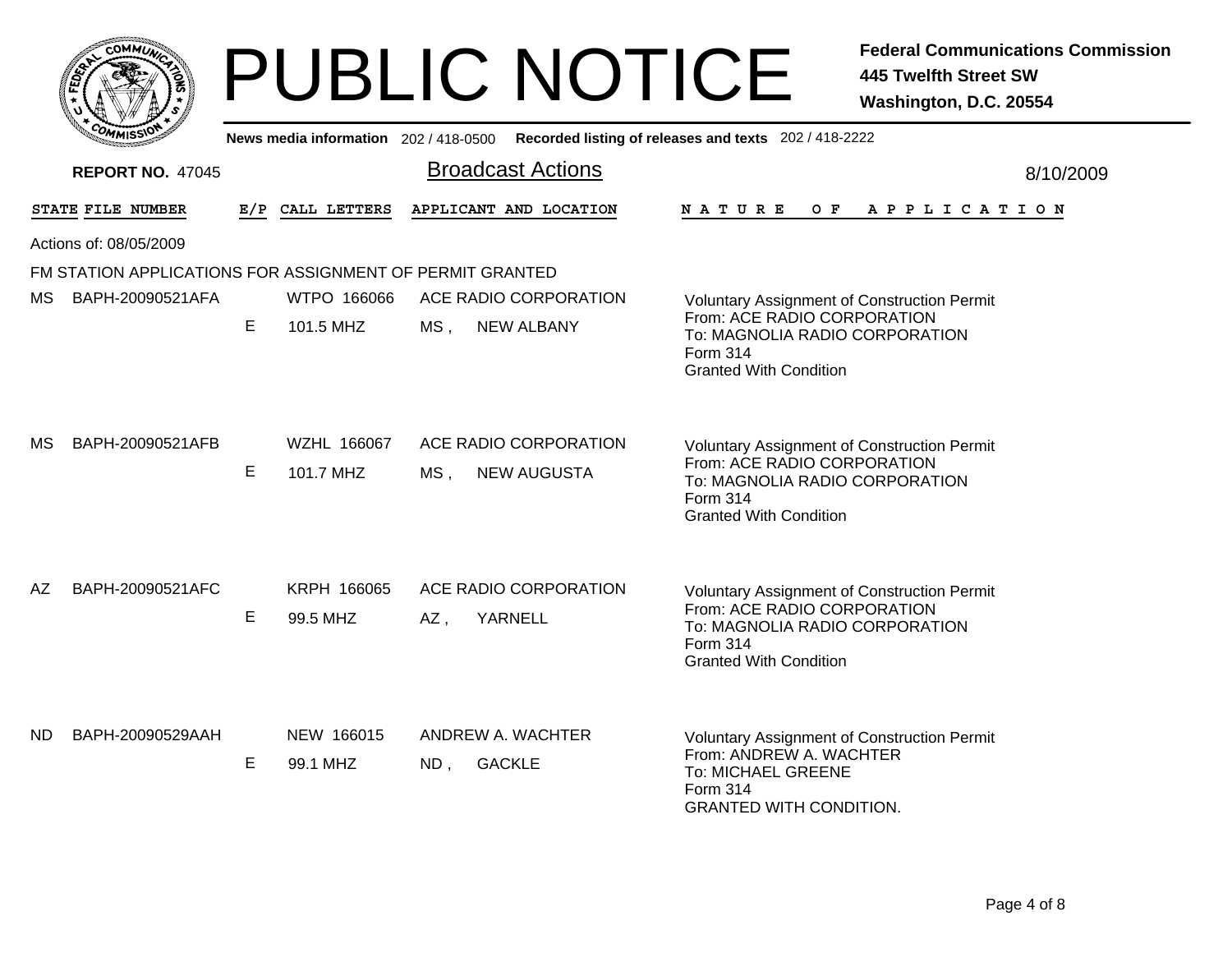|     | <b>COMMUX</b>                                                                      |   |                               |                                                                                            | <b>PUBLIC NOTICE</b>                                                                        |                                     | <b>Federal Communications Commission</b><br><b>445 Twelfth Street SW</b><br>Washington, D.C. 20554                                                        |
|-----|------------------------------------------------------------------------------------|---|-------------------------------|--------------------------------------------------------------------------------------------|---------------------------------------------------------------------------------------------|-------------------------------------|-----------------------------------------------------------------------------------------------------------------------------------------------------------|
|     |                                                                                    |   |                               |                                                                                            | News media information 202 / 418-0500 Recorded listing of releases and texts 202 / 418-2222 |                                     |                                                                                                                                                           |
|     | <b>REPORT NO. 47045</b>                                                            |   |                               | <b>Broadcast Actions</b>                                                                   |                                                                                             | 8/10/2009                           |                                                                                                                                                           |
|     | STATE FILE NUMBER                                                                  |   | E/P CALL LETTERS              | APPLICANT AND LOCATION                                                                     |                                                                                             | <b>NATURE</b><br>O F                | APPLICATION                                                                                                                                               |
|     | Actions of: 08/05/2009<br>FM STATION APPLICATIONS FOR ASSIGNMENT OF PERMIT GRANTED |   |                               |                                                                                            |                                                                                             |                                     |                                                                                                                                                           |
| MN. | BAPED-20090605ACE                                                                  | E | NEW 172756<br>90.5 MHZ        | <b>HEADWATERS UNITARIAN</b><br>UNIVERSALIST FELLOWSHIP,<br>INC.<br><b>BAGLEY</b><br>$MN$ . |                                                                                             | Form 314<br>Granted with condition. | Voluntary Assignment of Construction Permit, as amended<br>From: HEADWATERS UNITARIAN UNIVERSALIST FELLOWSHIP, INC.<br>To: NORTHERN COMMUNITY RADIO, INC. |
|     | FM STATION APPLICATIONS FOR LICENSE TO COVER GRANTED                               |   |                               |                                                                                            |                                                                                             |                                     |                                                                                                                                                           |
| TN. | BLED-20090603ABA                                                                   | E | <b>WIGH 25543</b><br>88.7 MHZ | <b>AMERICAN FAMILY</b><br><b>ASSOCIATION</b><br><b>JACKSON</b><br>$TN$ .                   |                                                                                             | License to cover.                   |                                                                                                                                                           |
| WY. | BLH-20090626ACL                                                                    | E | KXWY 166054<br>102.9 MHZ      | <b>HUDSON</b><br>WY ,                                                                      | <b>COCHISE MEDIA LICENSES LLC</b>                                                           | License to cover.                   |                                                                                                                                                           |
| NE. | BLH-20090720ABV                                                                    | Е | KHAQ 86863<br>98.5 MHZ        | <b>MAXWELL</b><br>NE,                                                                      | ARMADA MEDIA - MCCOOK, INC.                                                                 | License to cover.                   |                                                                                                                                                           |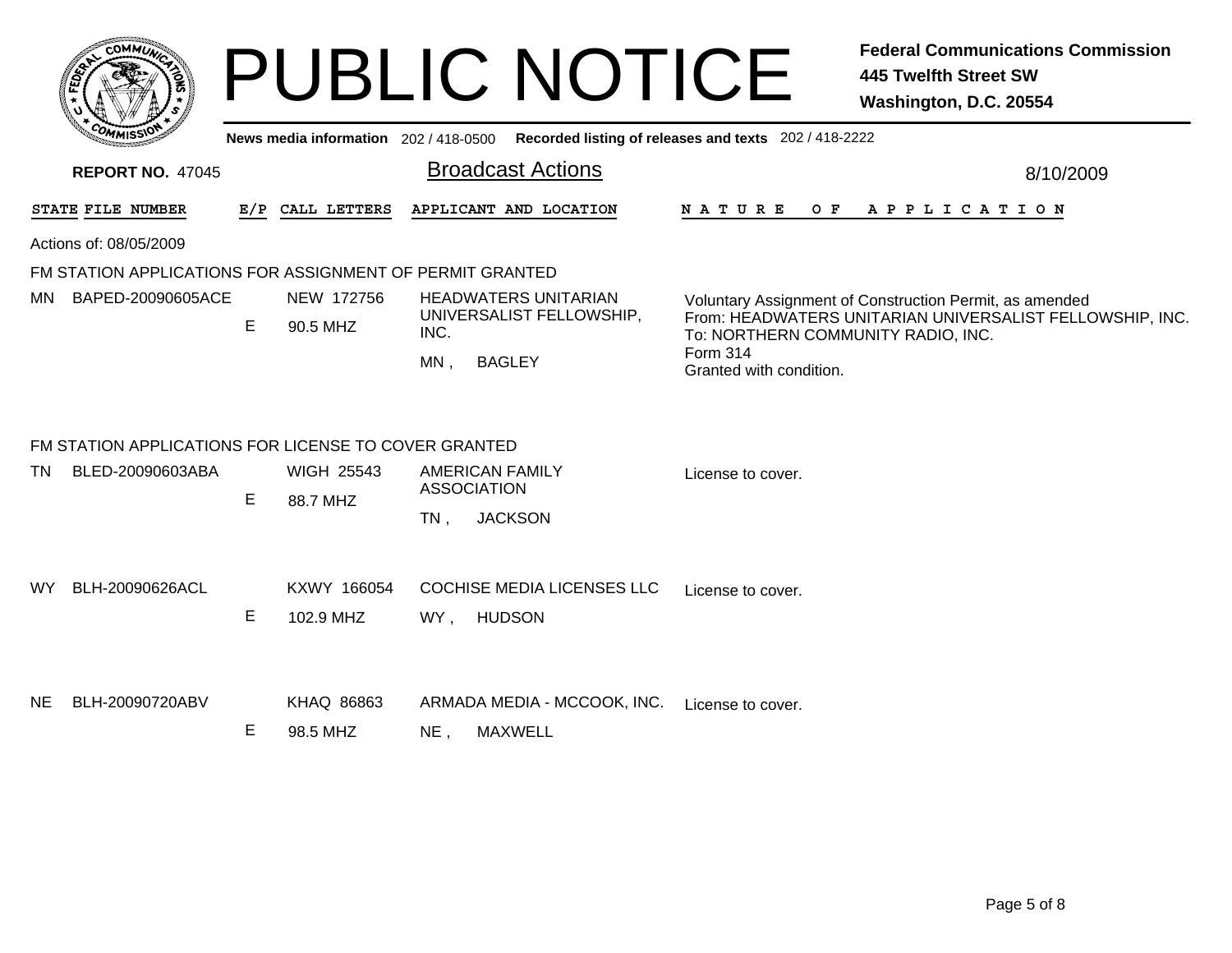|           | COMMUN,                                              |    |                                       | <b>PUBLIC NOTICE</b>                                                    |                    | <b>Federal Communications Commission</b><br><b>445 Twelfth Street SW</b><br>Washington, D.C. 20554 |
|-----------|------------------------------------------------------|----|---------------------------------------|-------------------------------------------------------------------------|--------------------|----------------------------------------------------------------------------------------------------|
|           |                                                      |    | News media information 202 / 418-0500 | Recorded listing of releases and texts 202 / 418-2222                   |                    |                                                                                                    |
|           | <b>REPORT NO. 47045</b>                              |    |                                       | <b>Broadcast Actions</b>                                                |                    | 8/10/2009                                                                                          |
|           | STATE FILE NUMBER                                    |    | E/P CALL LETTERS                      | APPLICANT AND LOCATION                                                  | N A T U R E<br>O F | A P P L I C A T I O N                                                                              |
|           | Actions of: 08/05/2009                               |    |                                       |                                                                         |                    |                                                                                                    |
|           | FM STATION APPLICATIONS FOR LICENSE TO COVER GRANTED |    |                                       |                                                                         |                    |                                                                                                    |
| NM.       | BLED-20090729ACR                                     | E  | KYCT 91581<br>91.3 MHZ                | YOUR CHRISTIAN COMPANION<br>NETWORK, INC.<br><b>RUIDOSO</b><br>NM.      | License to cover.  |                                                                                                    |
| WY.       | BLED-20090729AFG                                     | E. | <b>KWCF 90842</b><br>89.3 MHZ         | CALVARY CHAPEL OF TWIN<br>FALLS, INC.<br><b>SHERIDAN</b><br>WY.         | License to cover.  |                                                                                                    |
| <b>MO</b> | BLED-20090803AFD                                     | E  | KITG 175649<br>89.5 MHZ               | CALVARY CHAPEL OF JOPLIN<br><b>SARCOXIE</b><br>MO.                      | License to cover.  |                                                                                                    |
|           |                                                      |    |                                       | FM STATION APPLICATIONS FOR MINOR CHANGE TO A LICENSED FACILITY GRANTED |                    |                                                                                                    |

| MA BPH-20090626AAK | <b>WMKK 1919</b> | LLC | <b>ENTERCOM BOSTON LICENSE.</b> | Minor change in licensed facilities. |
|--------------------|------------------|-----|---------------------------------|--------------------------------------|
|                    | 93.7 MHZ         |     |                                 |                                      |
|                    |                  | MA  | LAWRENCE                        |                                      |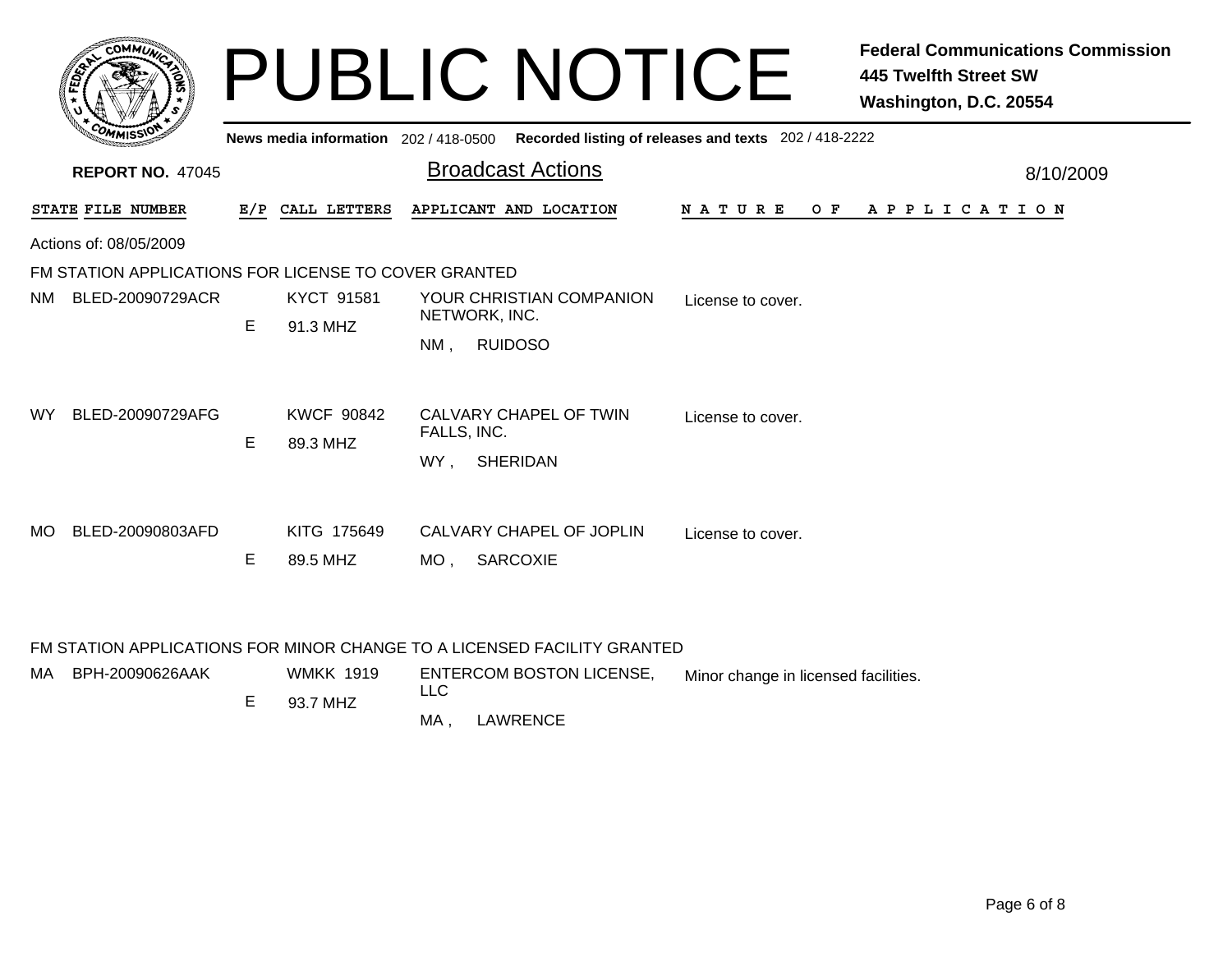|                                                                                                                    |        |                                                                | <b>PUBLIC NOTICE</b>                                                                                   |                                                                                              | <b>Federal Communications Commission</b><br><b>445 Twelfth Street SW</b><br>Washington, D.C. 20554 |
|--------------------------------------------------------------------------------------------------------------------|--------|----------------------------------------------------------------|--------------------------------------------------------------------------------------------------------|----------------------------------------------------------------------------------------------|----------------------------------------------------------------------------------------------------|
|                                                                                                                    |        |                                                                |                                                                                                        | News media information 202 / 418-0500 Recorded listing of releases and texts 202 / 418-2222  |                                                                                                    |
| <b>REPORT NO. 47045</b>                                                                                            |        |                                                                | <b>Broadcast Actions</b>                                                                               |                                                                                              | 8/10/2009                                                                                          |
| STATE FILE NUMBER                                                                                                  |        | E/P CALL LETTERS                                               | APPLICANT AND LOCATION                                                                                 | N A T U R E                                                                                  | OF APPLICATION                                                                                     |
| Actions of: 08/05/2009                                                                                             |        |                                                                |                                                                                                        |                                                                                              |                                                                                                    |
|                                                                                                                    |        |                                                                |                                                                                                        | FM AUXILIARY TRANSMITTING ANTENNA APPLICATIONS FOR LICENSE TO COVER AUXILIARY PERMIT GRANTED |                                                                                                    |
| BXLH-20090727ADL<br>PA.                                                                                            |        | <b>WKPL 24999</b>                                              | KEYMARKET LICENSES, LLC                                                                                | License to cover auxiliary permit.                                                           |                                                                                                    |
|                                                                                                                    | E.     | 92.1 MHZ                                                       | <b>ELLWOOD CITY</b><br>PA,                                                                             |                                                                                              |                                                                                                    |
| FM TRANSLATOR APPLICATIONS FOR LICENSE TO COVER GRANTED<br><b>MS</b><br>BLFT-20090723AEG<br>BLFT-20090723AEK<br>CO | E<br>E | <b>W256BL</b><br>139929<br>99.1 MHZ<br><b>K279BH</b><br>142284 | JACKSON RADIO, LLC.<br>MS,<br><b>RIDGELAND</b><br><b>MOUNTAIN COMMUNITY</b><br><b>TRANSLATORS, LLC</b> | License to cover.<br>License to cover.                                                       |                                                                                                    |
| BLFT-20090723AGJ<br>WY.                                                                                            | E.     | 103.7 MHZ<br>K234AH 71817<br>94.7 MHZ                          | CO, VAIL<br><b>MOUNTAIN COMMUNITY</b><br><b>TRANSLATORS, LLC</b><br>WY,<br><b>CHEYENNE</b>             | License to cover.                                                                            |                                                                                                    |
|                                                                                                                    |        |                                                                |                                                                                                        |                                                                                              |                                                                                                    |